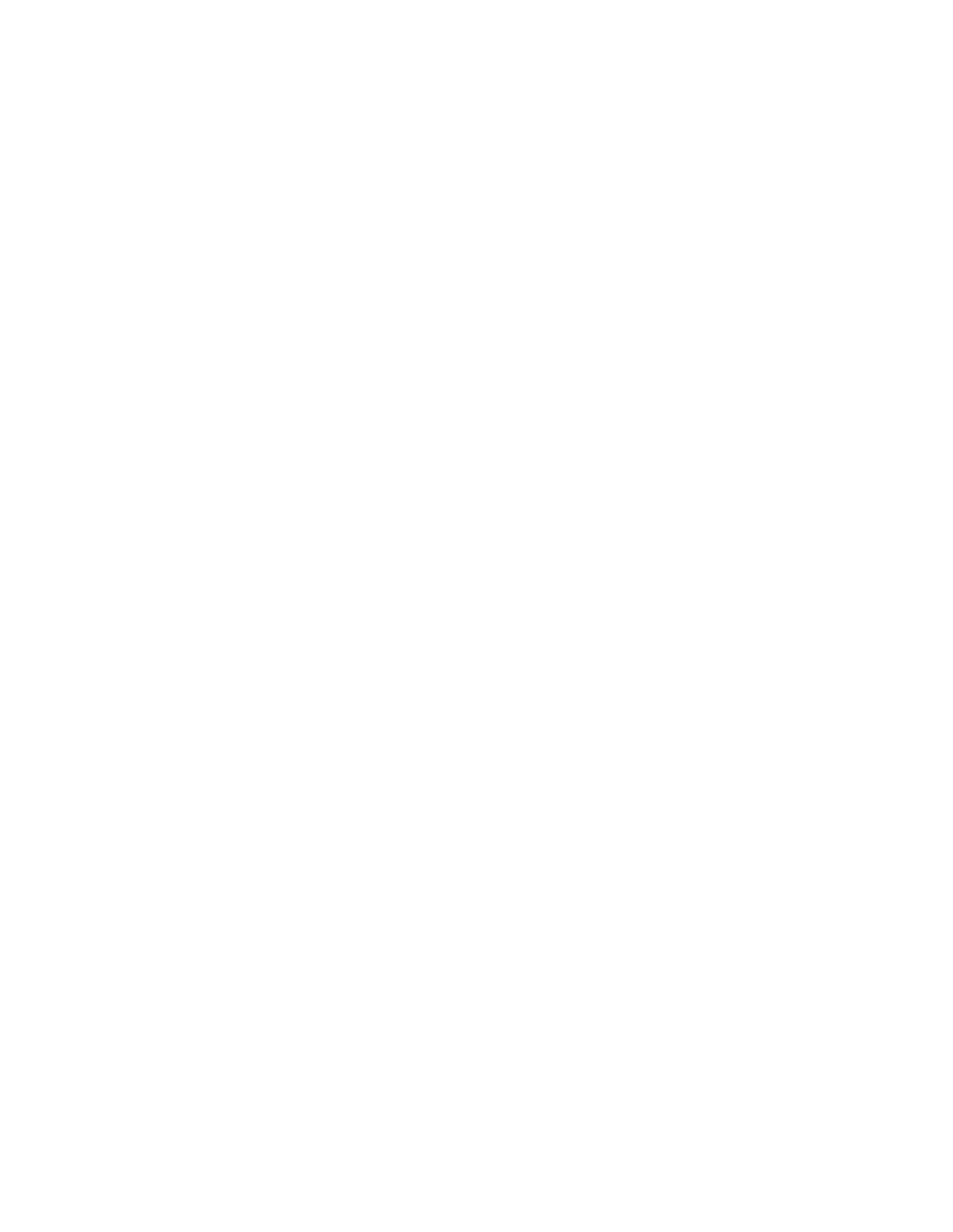## CHC-4Base-Scorecard:CHC075-06-27-16-CHC11@ CIN8 \*WP:Arrieta-LP:Straily-Sv: -CHCrec49-26-BryantisTopContributorinCHCwin



|                |      |                 |                  |                |    | CHC - 4BaseScore - Player 4Score by Batting Order<br>CHC075 - 06-27-16 - CHC 11 @ CIN 8<br>WP: Arrieta - LP: Straily - Sv: - CHC rec 49-26 - Bryant is Top Contributor in CHC win |   |                         |                |                         |           |  |  |
|----------------|------|-----------------|------------------|----------------|----|-----------------------------------------------------------------------------------------------------------------------------------------------------------------------------------|---|-------------------------|----------------|-------------------------|-----------|--|--|
|                |      |                 | <b>Bat Order</b> |                |    |                                                                                                                                                                                   |   |                         |                |                         |           |  |  |
| Player         | Team | <b>Position</b> | $\mathbf{1}$     | $\overline{2}$ | 3  | 4                                                                                                                                                                                 | 5 | 6                       | $\overline{7}$ | 8                       | 9         |  |  |
| <b>Bryant</b>  | CHC  | 3B-RF-LF        |                  |                | 45 |                                                                                                                                                                                   |   |                         |                |                         |           |  |  |
| <b>Rizzo</b>   | CHC  | 1B              |                  |                |    | 17                                                                                                                                                                                |   |                         |                |                         |           |  |  |
| Arrieta        | CHC  | P               |                  |                |    |                                                                                                                                                                                   |   |                         |                |                         | 14        |  |  |
| Heyward        | CHC  | CF-RF           |                  | 12             |    |                                                                                                                                                                                   |   |                         |                |                         |           |  |  |
| Contreras      | CHC  | $LF-C$          |                  |                |    |                                                                                                                                                                                   | 6 |                         |                |                         |           |  |  |
| <b>Baez</b>    | CHC  | 3B-Dsub         |                  |                |    |                                                                                                                                                                                   |   |                         |                | 5 <sub>5</sub>          |           |  |  |
| Almora         | CHC  | CF-Dsub         |                  |                |    |                                                                                                                                                                                   |   | $\overline{\mathbf{4}}$ |                |                         |           |  |  |
| Coghlan        | CHC  | <b>RF</b>       |                  |                |    |                                                                                                                                                                                   |   |                         |                | $\overline{\mathbf{4}}$ |           |  |  |
| <b>Russell</b> | CHC  | SS              |                  |                |    |                                                                                                                                                                                   |   |                         | 4              |                         |           |  |  |
| Zobrist        | CHC  | 2B              | $\overline{2}$   |                |    |                                                                                                                                                                                   |   |                         |                |                         |           |  |  |
| Montero        | CHC  | C               |                  |                |    |                                                                                                                                                                                   |   | $\blacktriangleleft$    |                |                         |           |  |  |
| <b>Szczur</b>  | CHC  | PH              |                  |                |    |                                                                                                                                                                                   |   |                         |                |                         | $\bullet$ |  |  |
| Wood           | CHC  | P-Rel           |                  |                |    |                                                                                                                                                                                   |   |                         |                |                         | $\bullet$ |  |  |

Scorecard Sponsored By



**GO** - Meal and Fitness Tracker By Iolo

https://itunes.apple.com/us/app/go-meal-and-fitness-track-er/id785910082?mt=8

| CHC - 4Score Box - Player Totals<br>CHC075 - 06-27-16 - CHC 11 @ CIN 8<br>WP: Arrieta - LP: Straily - Sv: - CHC rec 49-26 - Bryant is Top Contributor in CHC win |               |                         |  |                |                |                 |                     |                |                |                      |  |  |
|------------------------------------------------------------------------------------------------------------------------------------------------------------------|---------------|-------------------------|--|----------------|----------------|-----------------|---------------------|----------------|----------------|----------------------|--|--|
| Player                                                                                                                                                           | Team Position | Batting<br>Order<br>Nbr |  | Credit For Run | PA Bases       | <b>BR</b> Bases | <b>Bases Pushed</b> | Player 4Score  | Appearances    | Productivity<br>Rate |  |  |
| Bryant                                                                                                                                                           | CHC 3B-RF-    | 3                       |  | 6              | 17             | $\overline{2}$  | 20                  | 45             | 5              | 9.000                |  |  |
| Rizzo                                                                                                                                                            | CHC 1B        | 4                       |  | 1              | 8              | 3               | 5                   | 17             | 5              | 3.400                |  |  |
| Arrieta                                                                                                                                                          | CHC P         | 9                       |  | $\mathbf{1}$   | 5              | 3               | 5                   | 14             | 3              | 4.667                |  |  |
| Heyward                                                                                                                                                          | CHC CF-RF     | $\overline{2}$          |  | $\mathbf{1}$   | $\overline{2}$ | 6               | 3                   | 12             | 5              | 2.400                |  |  |
| Contreras                                                                                                                                                        | CHC LF-C      | 5                       |  | $\mathbf 0$    | 3              | $\mathbf 0$     | 3                   | 6              | 5              | 1.200                |  |  |
| Baez                                                                                                                                                             | CHC 3B-Dsub   | 8                       |  | $\mathbf{1}$   | $\mathbf{1}$   | $-1$            | $\overline{4}$      | 5              | $\mathbf{1}$   | 5.000                |  |  |
| Almora                                                                                                                                                           | CHC CF-Dsub   | 6                       |  | $\Omega$       | $\mathbf{1}$   | 3               | $\Omega$            | $\overline{4}$ | $\mathbf{1}$   | 4.000                |  |  |
| Coghlan                                                                                                                                                          | CHC RF        | 8                       |  | $\mathbf 0$    | $\mathbf{1}$   | 3               | $\mathbf 0$         | $\overline{4}$ | $\overline{4}$ | 1.000                |  |  |
| Russell                                                                                                                                                          | CHC SS        | $\overline{7}$          |  | 0              | 1              | $\overline{2}$  | $\mathbf{1}$        | $\overline{4}$ | 5              | 0.800                |  |  |
| Zobrist                                                                                                                                                          | CHC 2B        | $\mathbf{1}$            |  | $\mathbf 0$    | $\overline{2}$ | $\mathbf 0$     | $\mathbf 0$         | $\overline{2}$ | 6              | 0.333                |  |  |
| Montero                                                                                                                                                          | CHC C         | 6                       |  | $\mathbf{1}$   | $\Omega$       | $\mathbf 0$     | $\mathbf 0$         | 1              | $\overline{4}$ | 0.250                |  |  |
| Szczur                                                                                                                                                           | CHC PH        | 9                       |  | $\mathbf 0$    | $\mathbf 0$    | $\mathbf 0$     | $\mathbf 0$         | $\mathbf 0$    | $\mathbf{1}$   | 0.000                |  |  |
| Wood                                                                                                                                                             | CHC P-Rel     | 9                       |  | $\mathbf 0$    | $\mathbf 0$    | $\mathbf 0$     | $\mathbf 0$         | 0              | $\mathbf{1}$   | 0.000                |  |  |
| <b>Totals</b>                                                                                                                                                    |               |                         |  | 11             | 41             | 21              | 41                  | 114            | 46             | 2.478                |  |  |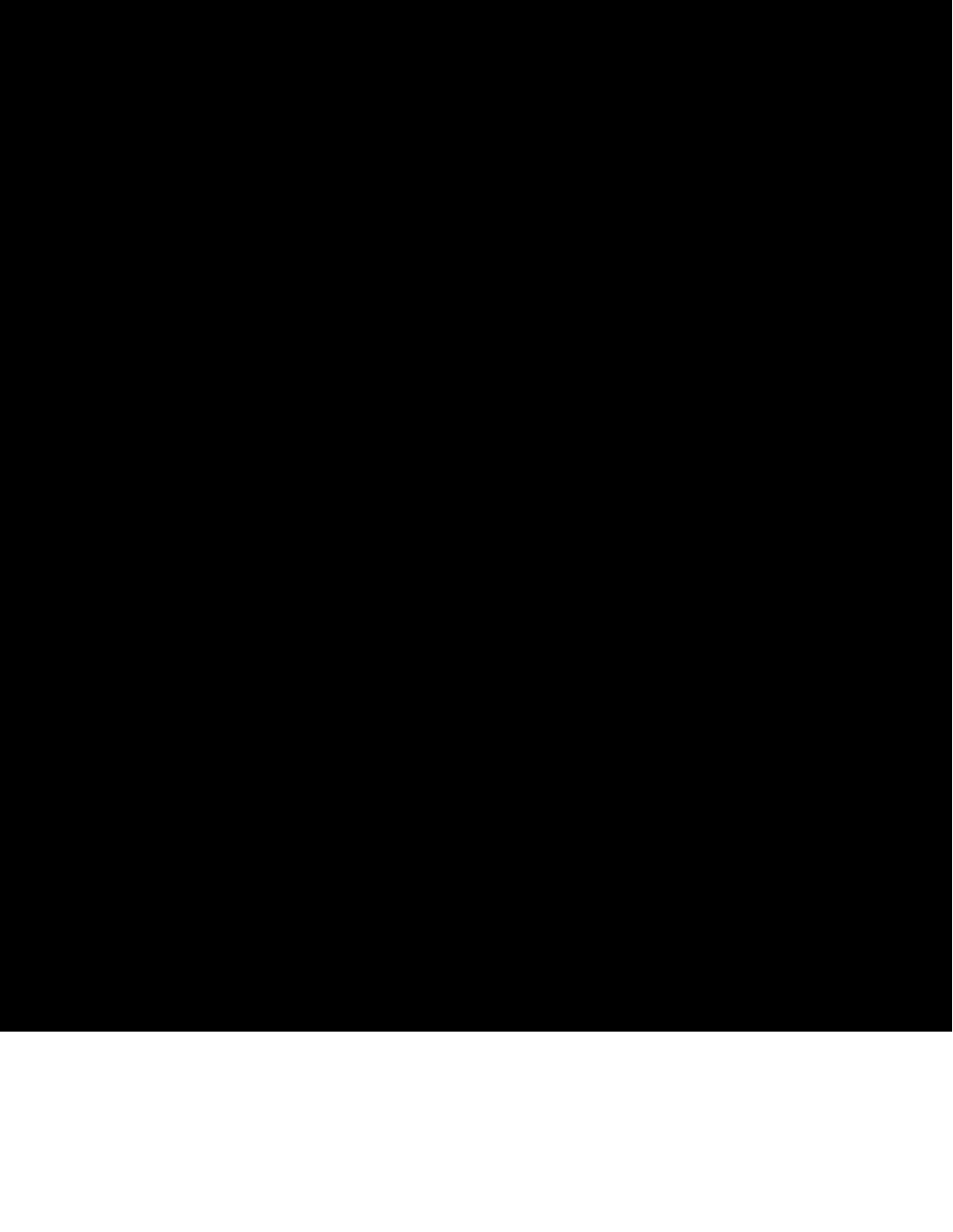## Bat Order | Player | Inning | PlayText | LOBStatus Credit For Run PA Bases BR Bases Bases Pushed Player 4Score 1 Zobrist 01 3U 02 8 04 7 05 9.Double Left on 2nd 08 8 09 9 **Player Totals** 2 Heyward 01 8.Single 03 8 04 8.Single 05 5-3 08 7 **Player Totals** 3 Bryant 01 7.Double +3rdOnThrow 03 **HomeRun L-CF** 04 .HomeRun LF 06 7.Double Left on 3rd 08 | HomeRun L-CF **Player Totals** 4 Rizzo 01 | Walk Left on 2nd 03 8.Double Left on 3rd 04 Walk Left on 2nd 06 4-3 ProdOut 08 | .HomeRun R-CF **Player Totals** 5 Contreras 01 | Walk Left on 1st 03 8.Single DP'd-6-4-3 04 | 8.Single | Left on 1st 06 K 08 K-2-3 **Player Totals** 6 Montero 01 8-SacFly ProdOut 03 **6-4-3-DP** 04 7 06 1U **Player Totals** Almora 09 9.Single **Player Totals** 7 Russell 01 5-4 04 7 05 4 07 8 09 | 4-Error | Left on 3rd **Player Totals** 8 Coghlan 02 K 04 9.Single 05 K 07 K **Player Totals** Baez 09 8.Single +Out2nd-8-6 **Player Totals** 9 Arrieta 02 K 04 7.Single 05 **.HomeRun R-CF Player Totals** Wood 07 K **Player Totals** Szczur 09 8 **Player Totals Grand Total** 0 0 0 0 0 0 0 0 0 0 0 0 0 0 0 0 0 0 0 0 2 0 2 0 0 0 0 0 0 0 0 0 0 0 0 0 2 0 0 2 0 1 3 0 4 0 0 0 0 0 0 1  $1$  3 3 8 0 0 0 0 0 0 0 0 0 0 0 0 1 2 6 3 12 1  $3$  1  $3$  8 1  $\begin{array}{ccc} 4 & 0 & 4 & 9 \end{array}$ 3 4 0 9 16 0 2 1 0 3 1 4 0 4 9 <u>6</u> 17 2 20 45 0 1 1 0 2 0 2 1 0 3 0 1 1 0 2 0 0 1 1 1 1 4 0 4 9 1 8 3 5 17 0 1 0 1 2 0 1 0 1 2 0 1 0 1 2 0 0 0 0 0 0 0 0 0 0 0 0 0 3 0 3 6 1 0 0 1 2 0 0 -1 -1 0 0 0 0 0 0 0 0 0 0 0 0 1 0 0 0 0 1 0 1 3 0 4 0 1 3 0 4 0 0 0 0 0 0 0 0 0 0 0 0 0 0 0 0 0 0 0 0 0 0 0 0 0 1 2 1 4 0 1 2 1 4 0 0 0 0 0 0 0 1 3 0 4 0 0 0 0 0 0 0 0 0 0 0 0 0 1 3 0 4 1  $1$  -1 4 5 1  $1$   $-1$   $-1$   $4$   $5$ 0 0 0 0 0 0 0 1 3 1 5 1 4 0 4 9 1  $\frac{1}{2}$  5  $\frac{3}{2}$  5  $\frac{14}{2}$ 0 0 0 0 0 0  $\begin{array}{c|c|c|c|c|c} \hline \Omega & \Omega & \Omega & \Omega \end{array} \hspace{1.5cm} \begin{array}{c|c|c} \hline \Omega & \Omega & \Omega \end{array} \hspace{1.5cm} \begin{array}{c|c|c} \hline \Omega & \Omega & \Omega \end{array} \end{array}$ 0 0 0 0 0 0  $\begin{array}{c|c|c|c|c|c} \hline \Omega & \Omega & \Omega & \Omega \end{array} \hspace{1.5cm} \begin{array}{c|c|c} \hline \Omega & \Omega & \Omega \end{array} \hspace{1.5cm} \begin{array}{c|c|c} \hline \Omega & \Omega & \Omega \end{array} \end{array}$ <u>11 41 21 41 114</u> Detail by Bat Order/Player

## CHC - 4Base-Scorecard: CHC075 - 06-27-16 - CHC 11 @ CIN 8

\*WP:Arrieta-LP:Straily-Sv: -CHCrec49-26-BryantisTopContributorinCHCwin